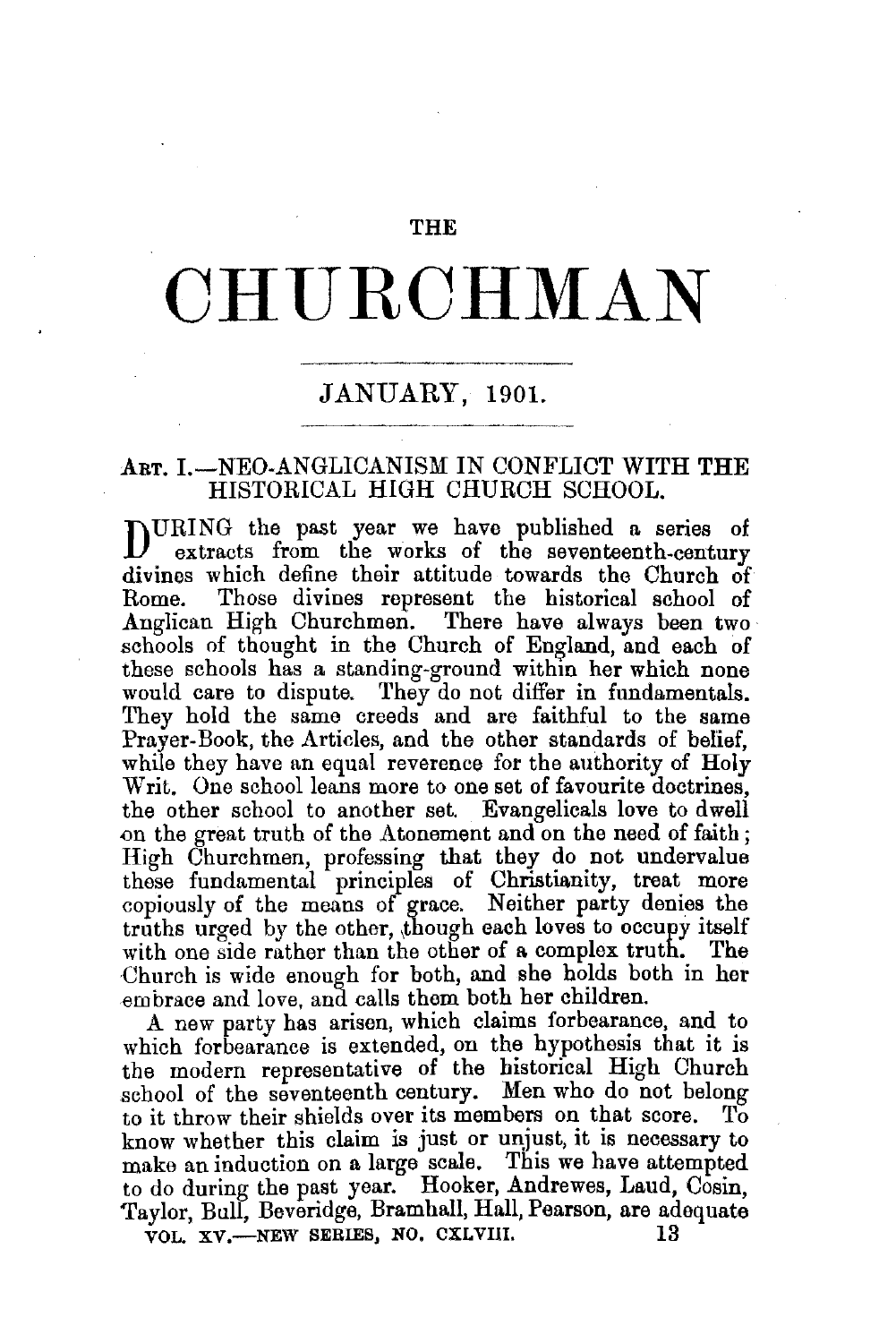specimens of the class whose tenets we desire to arrive at. It may be fairly argued that what they held in common is tenable in the Church of England by High Churchmen now ; but that must be admitted with this further corollary, that what they rejected must be rejected now by any who appeal to their authority as justifying themselves.

We do not propose to cull statements made by members of the modern school which are in contrast with the statements of the seventeenth-century divines. And for this reason : Our purpose is not to convict so much as to convince. We are not anxious to pin down Lord Halifax or anyone else to an extravagant statement, made perhaps in the excitement of oratory, or in anger, or in disappointment, or in pain. We would rather that these ebullitions should be forgotten and forgiven, provided that those who uttered them show themselves willing to draw back to the standing-ground of the High Churchmen of the seventeenth century.

It is only necessary to read the early" Tracts for the Times" to see that there was no intention on the part of the Tractarians at first to go a step beyond that point. They believed that principles, held two centuries ago, had been to a great extent forgotten in the eighteenth century, and that it was necessary to recur to those principles to defend the position of the Church, which could no longer rely on the external protection of the State as an Establishment, and, if it was to stand, must stand. by its own intrinsic strength. But John Henry Newman's mind was one of great restlessness. Seizing the direction of the movement with a firm hand, he guided it more and more in the direction of Rome, to which he at length himself submitted. It was probably the sceptical tendency of his own disposition that led him backwards to this consummation. He must have an authority with which to silence his doubts—not only authority, it must be infallibility; nothing less was sufficient. Where was it to be found? In the Church diffusive, said Pusey. But the Church diffusive could not speak, and, being split into several sections, would not be able to speak. This was not enough for Newman. He must have a living voice to tell him, "You are to believe this, and you are not to believe that," after which pronouncement he would never speculate again. Where was such a voice? No Protestant Church claimed it; if it existed at all, it could only be in the Roman part of the Church and its Bishops. So Newman succumbed to Rome, having led his spec'ial followers to the brink of the precipice down which he had himself leapt. Some of his disciples followed their master. Some gave up religion as a failure. Some recurred to the old Anglican position, and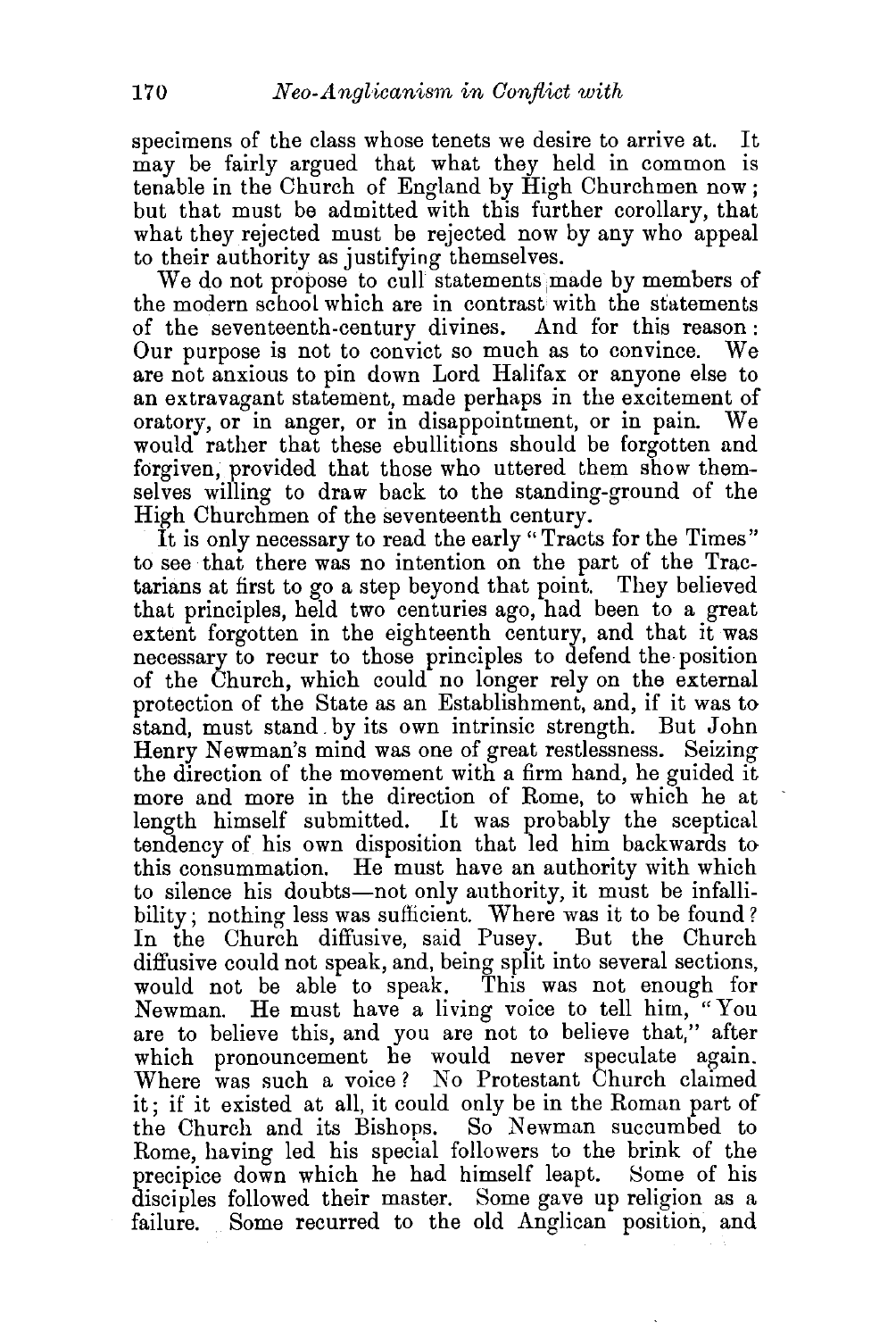congratulated themselves on emancipation from their late intellectual thraldom.1 Some remained in the Church of England, and set themselves the task of introducing into her the principles and the dogmas of the Church to which New• man had seceded. Through a trustful but weak toleration, the last-named party was singularly successful, and out of it has grown the "Ritualistic " movement, a movement as illnamed as it is misdirected.

What is it that sober-minded men complain of in the Neo-Anglicans? The following points in particular:

1. A depreciation of the Reformation and disloyalty to its principles.

2. A tenderness towards Rome, which leads to the condonation of her errors and offences as a whole.

3. An indifference in each particular case to the false doctrines of the Church of Rome, and a disposition to excuse, if not to accept them.

4. The adoption of the mediæval and modern Roman tenet of the presence of Christ's Humanity and Divinity in the elements of bread and wine, under the name of the Objective Presence.

5. The consequent introduction of the doctrine of the Mass and of the ceremonies naturally accompanying it, of Children's Eucharists with a view to teach it, and of other rites following upon it.

6. The practice of the Confessional.

Does the teaching of the old historical High Church school justify the new school on these points?

1. On the subject of the Reformation we have shown that Hooker teaches that" we dare not communicate with Rome concerning sundry her gross and grievous abominations," and that " the indisposition of the Church of Rome to reform herself must be no stay unto us for performing our duty to God," and that our prayer to God is that she " will yield to frame and reform herself, so that no distraction remain in anything" (CHURCHMAN, December, 1899). Bishop Andrewes declares that it was a duty to reject the sore inury and grievous defilements which the Catholic faith had suffered, in order to· cling to the Catholic faith, while repudiating un-

<sup>&</sup>lt;sup>1</sup> Even Keble wrote in 1858: "I look now upon my time with Newman and Pusey as a sort of parenthesis in my life, and I have now returned again to my old views, such as I had before. I see that I was fairly carried off my legs by the sanguine views they held, and the effects that were showing themselves in all quarters." "Now that I have thrown off Newman's yoke," he said to Isaac Williams, "these things appear to me quite different" ("Autobiography of Isaac Williams," p. 118).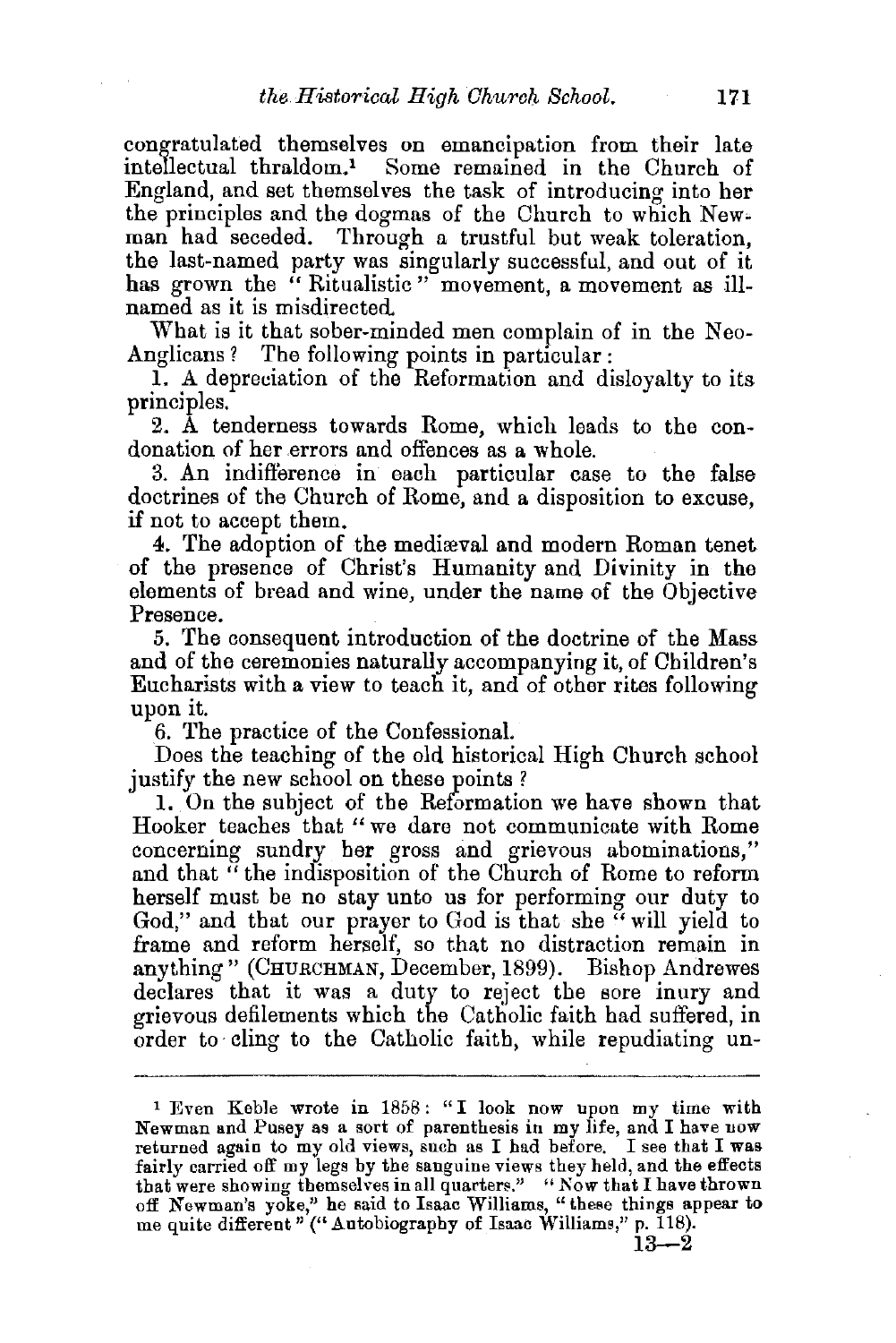catholic corruptions ; that the dogmas rejected by us were unknown to, or rejected by, the Fathers ; that our designation of " Protestants" came from our protesting that we would not any longer endure errors and abuses, but would remove them ; that the way to peace is for Rome to reform those things in which she differs from us; that the Reformation was not an innovation, but a restoration of what those in ancient time held, which Rome had innovated upon; that wherever we changed anything in ritual, it was because the Roman Church had gone away from the pure and perfect worship of God, and because it was not so from the beginning ; that our Reformers protested against the faults that had crept into the Church, and, acting on that protestation, separated from Rome until those faults were changed for the better, but they did not touch the primitive faith or religion (ibid., March and April, 1900).

Archbishop Laud says that in our Reformation our Princes and our clergy and our nation each did their part—the Princes by summoning the clergy to meet for the consideration of reform and giving assent to their acts ; the clergy by drawing up the Thirty-nine Articles; and the nation by confirming in Parliament what was done by the Church that it was Rome that hindered a reformation, which would otherwise have been universal, and as she would neither reform herself nor suffer reformation, it was the duty of each particular Church to reform herself; that it was. her corruption of the doctrines of the faith that caused the separation of the Churches, and still causes the separation to continue.

Bishop Cosin says that the abuses, corruptions, and erroneous doctrines removed at the Reformation were like warts and tumours on a man's body, the removal of which restores to the body its natural and fair appearance, and they were no part of true religion; that at the Reformation " the strange, new, and unreasonable doctrines and practices which in lapse of time had crept into our Church by inadvertence, or had been wilfully introduced by Romish guile, have been reformed and brought into accordance with the Word of God in lawfully assembled synods and in Parliament" ( $ibid.$ , August, 1900).

Bishop Jeremy Taylor writes: "The Church of England being ashamed of the errors, superstitions, heresies and impieties which had deturpated the face of the Church, looked in the glass of Scripture and pure antiquity, and washed away those stains with which time and inadvertency and tyranny had besmeared her, and being thus cleansed and washed, is accused by the Roman parties of novelty, and condemned because she refuses to run into the same excess of riot and deordination ; but we cannot deserve blame who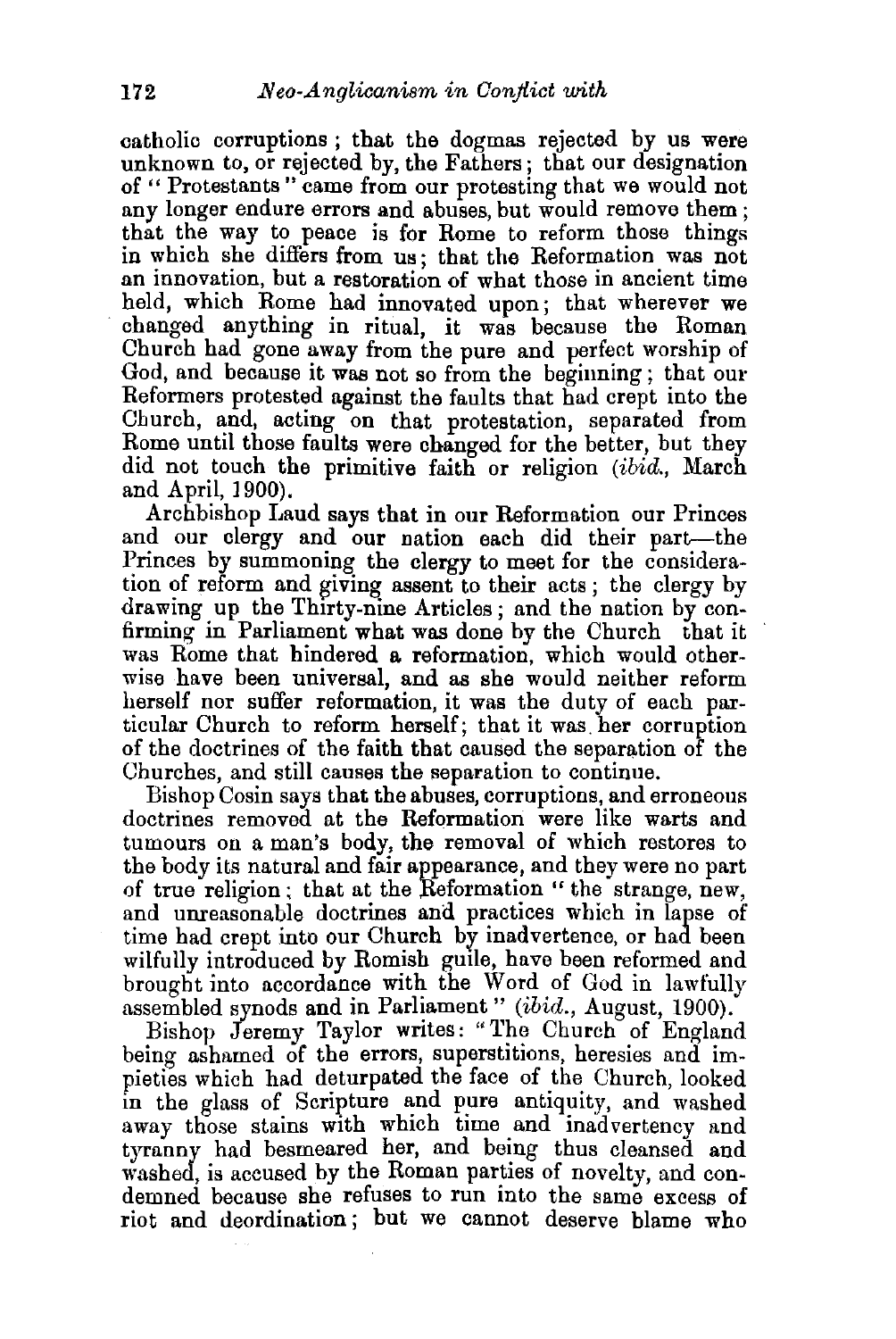return to our ancient and first health by preferring a new cure to an old sore" (ibid., October, 1900).

Bishop Bull, speaking of the Reformation, exclaims : "God grant that we do not provoke Him to recall that mercy, which ourselves, indeed, throw back in His face, as if it were not worth our acceptance, and to cause a dark night of Popery to return on us. We should then cast back a kind and mourn-We should then cast back a kind and mournful eye upon our dear mother, the Church of England, whose very bowels we now tear and rip up by our own wicked schisms." He holds the Church of England to be " the best and purest Church at this day in the Christian world," and blesses God " that I was born, baptized and bred up in her communion, wherein I firmly resolve, by His grace, to persist as long as I live" (ibid., November, 1900).

It is to be noted that both Andrewes and Laud speak with the highest respect of the Thirty-nine Articles as "our Confession of Faith." Hall calls them "our Mother's voice."

2. Attitude towards Rome. Hooker does not hesitate to speak of the " heresy of the Church of Rome," and he freely uses the expressions "Popish heresies," "Popish superstitions "-nay, he speaks of the Roman doctrine of justification as "the mystery of the man of sin." "Wherein do we disagree ?" he says : "we disagree about the nature of the very essence of the medicine whereby Christ cureth our diseases. The Church of Rome, in teaching justification by inherent grace, doth pervert the truth of Christ." He warns modern Romanists that, though they may be saved, " their estate is dangerous" (ibid., December, 1899).

Andrewes contrasts England and Rome as the hill of Zion and the mountain of Samaria, and says that if any are not satisfied with the old Catholic faith without the new patches of Rome, and are not content unless, by draining to the dregs, they reach the abuses and errors, not to say fables and fig-· ments, which in the Middle Ages filled the Church, they must be left to their choice. . "Belong ye, then, to your Roman Catholic Church ; we will belong to that whibh is simply Catholic, and not restricted to Rome !" All that he allows to Romanists is that they have still among them many remains of the Catholic Faith, though somewhat corrupted, and that we may therefore call them members of the Catholic Church, but not sound members (ibid., April).

Laud holds that "there is peril, great peril, of damnable both schism and heresy and other sins, by living and dying in the Roman faith, tainted with so many superstitions, as at this day it is, and their tyranny to boot." For himself, he acknowledges a possibility of salvation in the Roman Church, but "not as men are Romanists, but as they are Christians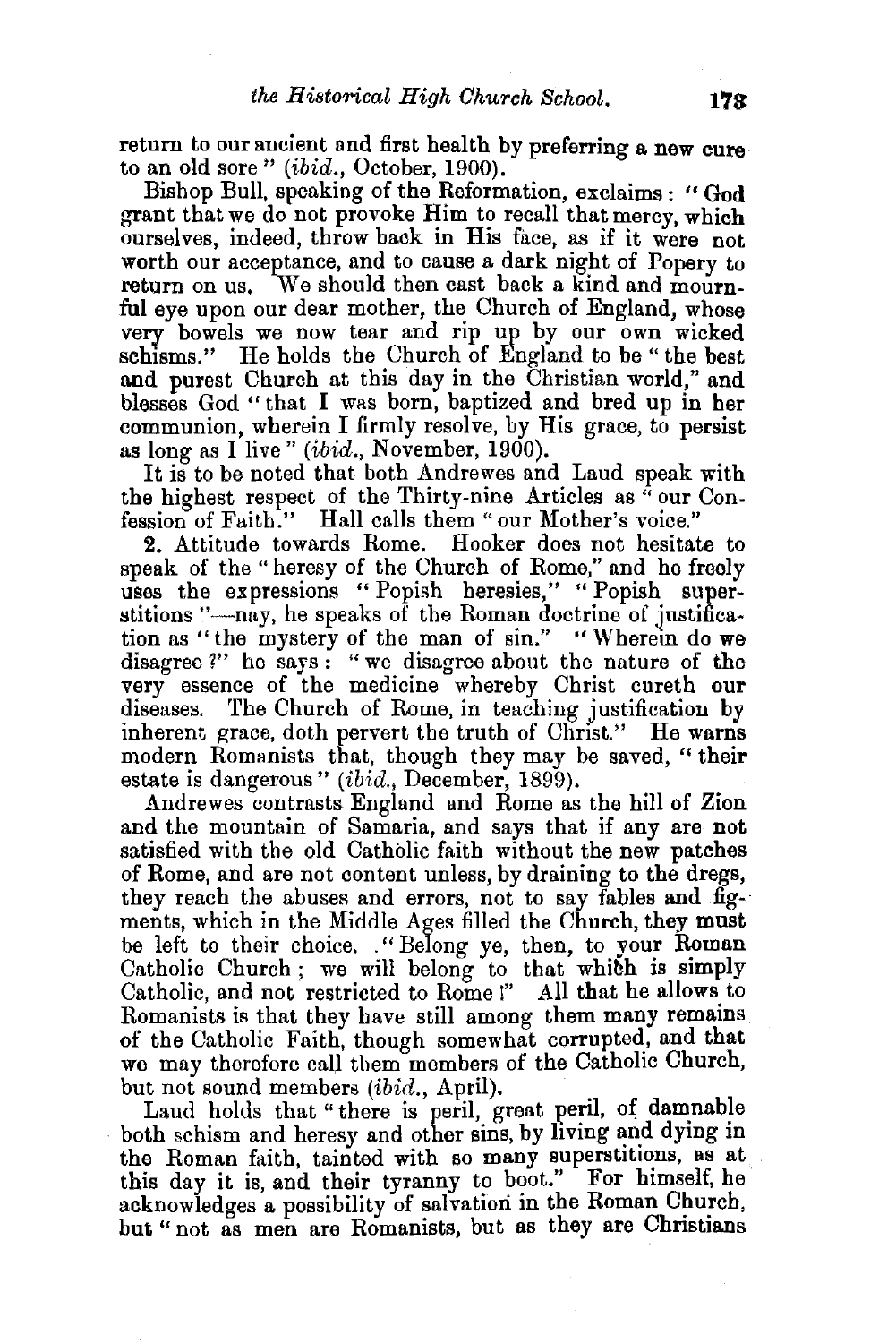... though they hazard themselves extremely by keeping so close to that which is superstition, and in the case of images comes too near idolatry" (*ibid.*, June).

Cosin, in his last will and testament, writes: "I do profess with holy asseveration and from my heart that I am now, and have ever been from my youth, altogether free and averse from the corruptions and impertinent, new-fangled and papistical (so commonly called) superstitions and doctrines, and new superadditions to the ancient and primitive religion and faith of the Church."

Jeremy Taylor, having enumerated a number of Romish corruptions of the faith, warns people not to be ensnared by Roman emissaries, " their religion, as it is distinguished from the religion of the Church of England and Ireland, being neither the old nor the Catholic religion, but new and superinduced by arts known to all who with sincerity and diligence have looked into their pretences." "The religion of a Christian consists in faith and hope, repentance and charity. Divine worship and celebration of Sacraments, and, finally, in keeping the commandments of God. Now, in all these, both in doctrines and practices, the Church of Rome does dangerously err, and teaches men so to do" (ibid., September and October).

Bishop Bull, having stated that the Church of Rome had quite altered the primitive ecclesiastical government, the primitive canon, or rule of faith, and miserably corrupted the primitive liturgy, or form of Divine worship, declares his belief that "they are in great danger of their salvation who live in her communion-that is, who own her erroneous doctrines and join in her corrupt worship" (ibid., November).

3. Condonation of the special false doctrines of the Church of Rome. Not a condonation, but a direct condemnation of the Roman doctrines of Tradition, Papal Supremacy, Transubstantiation, Adoration of the Sacrament, Sacrifice of the Mass, Worship of Images, Invocation of Saints, Justification, Satisfaction, Indulgences, the Sinlessness of any but One, is cited from Hooker (ibid., December, 1899):

Of the Sevenfold Number of the Sacraments, Denial of the Cup, Reservation, Purgatory, Supererogation, Saint-worship, Angel-worship, Image-worship, Relic-worship, Cross-worship, Papal Supremacy and Arrogancy, Regicide, Universal Bishopric, Dispensation, Non-communicating Attendance, Incense and Lights, from Andrewes (ibid., March and April):

Of Infallibility, Supremacy, Transubstantiation, Denial of the Cup, Invocation of Saints, Adoration of Images, Purgatory, from Laud (ibid., June):

Of the Canon of Scripture, Transubstantiation, the Mass,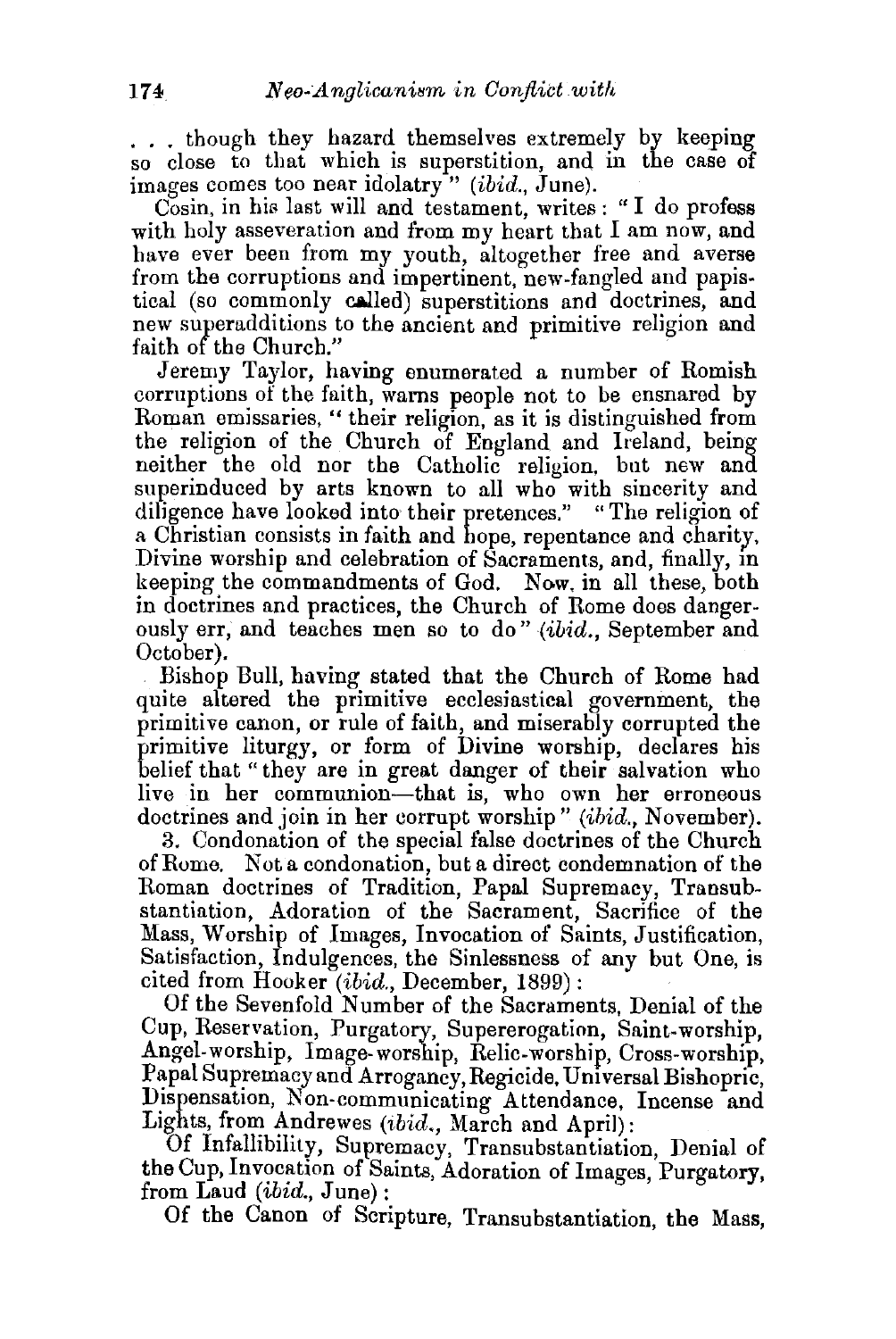Elevation, Adoration of the Sacrament, Denial of the Cup Reservation, Non- communicating Attendance, Sevenfold Number of the Sacraments, Purgatory, Saint-worship, from  $\text{Cosin } (ibid, \text{August})$ :

Of Tradition, Universal Bishopric, Supremacy, Deposition of Kings, Transubstantiation, Adoration of the Sacrament, Denial of the Cup, Worship of Saints, Purgatory, Indulgences, Penance, Ceremonialism, Probable Opinions, Equivocation, Dispensation, Latin Language, from Jeremy Taylor (ibid., September and October):

Of Papal Supremacy, the Mass, Transubstantiation, Denial of the Cup, Invocation of Saints, Mariolatry, Relic-worship, Image-worship, Indulgences, Elevation, Processions, Solitary Masses, Attrition, Ceremonialism, from Bull *(ibid.*, November):

Of Transubstantiation, Processions, Adoration of the Sacrament, Denial of the Cup, the Mass, Supererogation, Saint-worship, Image-worship, Relic-worship, Latin Language, Celibacy, Universal Bishopric, from Beveridge *(ibid.,*  December).

The seventeenth-century divines show no indifference to the falsehood of those doctrines.

4. The Objective Presence of Christ. This is the central tenet of the Neo-Anglican school improperly called "Ritualistic." And the expression is not defined. It might mean simply the Presence of Christ, by His Divine Spirit, *at the ordinance* of the Holy Communion, in a manner even more special than He is present wherever two or three are gathered together in His Name to worship Him. So interpreted, the doctrine of the Objective Presence, or real Spiritual Presence of Christ in His Divinity, is true and commonly accepted. But this is not the sense in which the Ritualists' tenet is held. Their doctrine is that Christ's Presence, and therefore Christ Himself in His Humanity and Divinity, is to be found in each piece of bread and each portion of wine that is consecrated ; and that it is by the formula of consecration that Christ's Presence, and therefore Christ Himself in His Humanity and Divinity, is made to enter the piece of bread and the portion of wine, less or more; that each communicant afterwards eats and drinks. It is not a Spiritual Presence *in the ordinance* that they mean (when they know their own meaning), but the Presence of Christ, and that not in His Divine nature only, but also in His Human nature (and therefore in His soul and body, and all things appertaining to man's nature), seated *in the elements-* in the bread separately, and in the wine separately. The necessary consequence of such a belief is the Sacrifice of the Mass, Adoration, Reservation, Non-communicating Attendance, Reception of Christ by the wicked and by animals.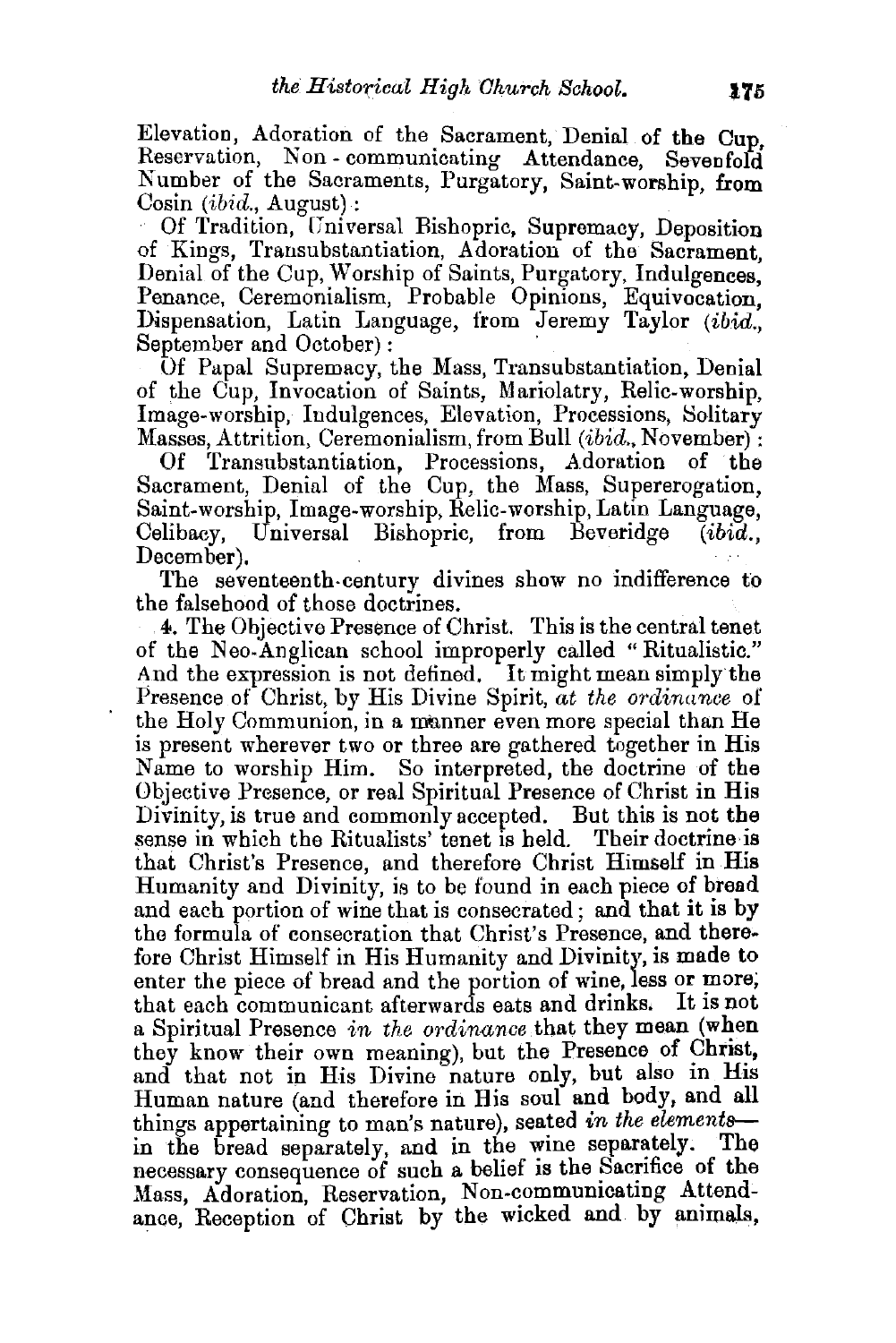Procession of the Sacrament, Incense, Lights, and all the ceremonial which befits the visible, though veiled, Presence of Jesus Christ.

What, then, does the historical High Church School teach on the subject of the Objective Presence of Christ in the elements? The tenet is only intelligible when it takes the form of either Transubstantiation or Consubstantiation. The new school repudiates Consubstantiation with indignation. It would be sufficient, therefore, to cite the condemnation of Transubstantiation, which is common to all the seventeenthcentury divines ; but there are found in them as well definite denials of the dogma in its unscientific and half-developed form as the Objective Presence in the Elements.

Hooker's words are well known : " The real Presence of Christ's most blessed body and blood is not to be sought for in the sacrament" (that is, the outward sign or elements), " but in the worthy receiver of the sacrament. The sacraments (elements) are not really, nor do really contain in themselves, that grace which with them or by them it pleaseth God to bestow" (ibid., December, 1899).

Andrewes rejects the doctrine as creating a " Christ made of bread"; a "Deity made from the flour-mill, hiding there under the species" (ibid., March and April).

Cosin teaches that "the Body and Blood is neither sensibly. present, nor otherwise at all present, but only to those that are duly prepared to receive them, and in the very act of receiving them" (ibid., August).

Taylor warns us: "We may not render Divine worship to Him as present in the blessed sacrament according to His human nature, because He is not there according to His human nature." "We give no Divine honour to the signs; we do not call the sacrament our God." "Christ left us symbols and sacraments of that natural body, not to be, or to convey, that natural body to us, but to do more and better for us, to convey all the blessings and grace procured for us by the breaking of that body and the effusion of that blood." " If you can believe the bread, when it is blessed by the priest, is God Almighty, you can, if you please, believe anything else " (ibid., September and October).

Beveridge shows that from the truth that worthy recipients become partakers of the body and blood of Christ "the devil took occasion to draw men into an opinion that the bread which is used in that sacrament is the very body that was crucified on the Cross, and the wine, after consecration, the very blood that gushed out of His pierced side." This he designates as " falling into a desperate error." "For this fond opinion possessing their brains, that the bread is the real body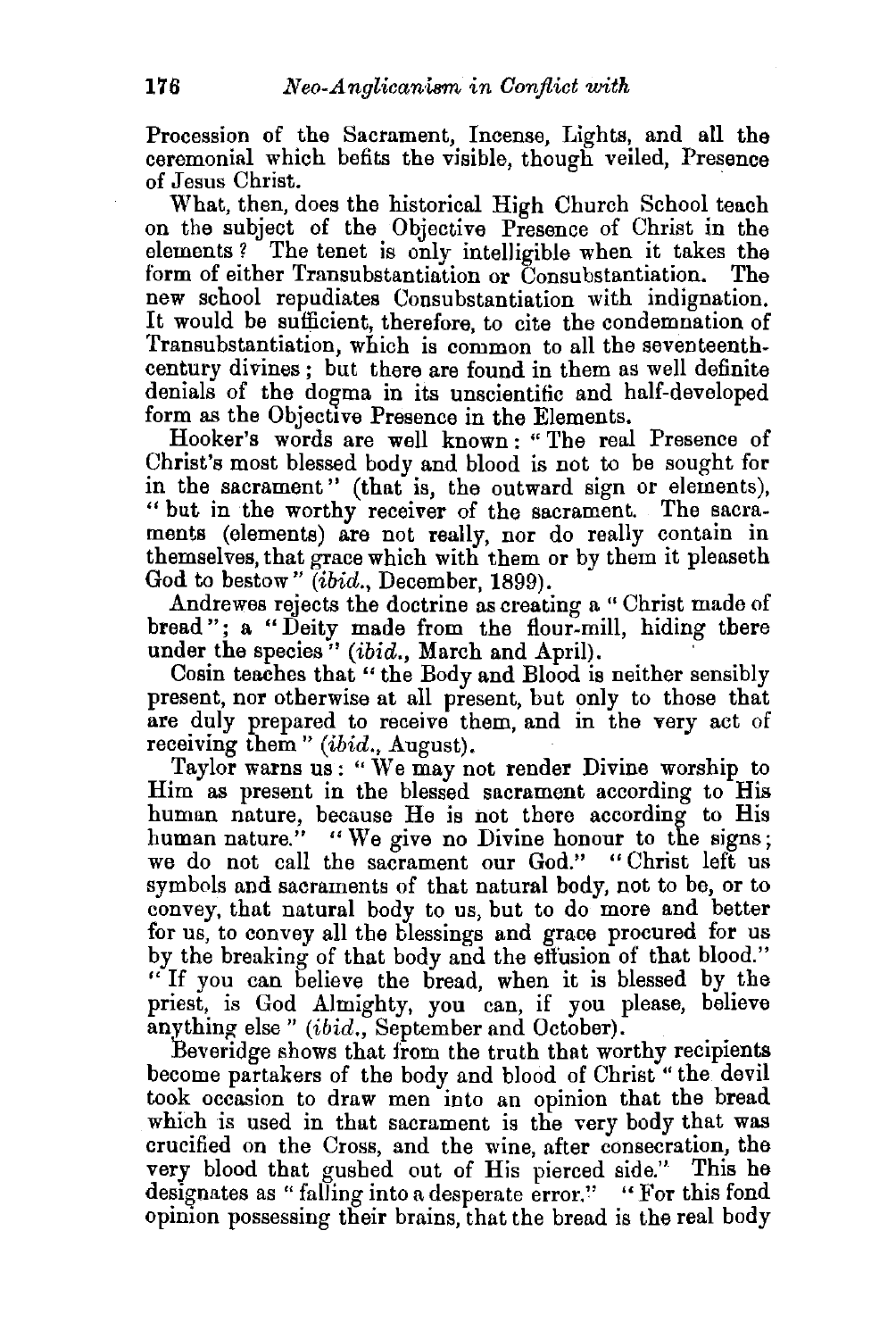of Christ hung upon the Cross and pierced for their sins, O how zealous are they in wrapping it up neatly in their handkerchiefs, laying it up in their treasuries, carrying it about in their processions, yea, and at length worshipping and adoring it, too!" *(ibid., December)*.

5. The immediate consequence of the Objective Presence in the elements is the Sacrifice of the Mass; for if Christ is, or is in, the bread and the cup, and the bread and the cup are offered to God, it must be Christ that is offered. This we have seen to be universally condemned. To Hooker it is a "Popish superstition." Andrewes says: "We will never grant that your Christ made of bread is sacrificed there." Laud "leaves the Church of Rome in this particular to her superstitions, to say no more." Cosin says: "He sits for ever at the right hand of God; and therefore Christ can be no more offered, as the doctors and priests of the Roman party fancy Him to be." Bull declares the doctrine of the Mass to be "impious," "monstrous," "derogatory to the one full satisfaction of Christ made by His death on the Cross, and contrary to express Scripture."

With the Mass come necessarily the ritual and the ceremonies of the Mass—the bowing, the genuflecting, the kissing, the censing, the candle-lighting, the elevating, the bell-ringing, the finger-dipping, the ablution; the practices of Adoration, Reservation, Exposition, Benediction, Non-communicating Attendance, Children's Eucharists, Solitary Masses, Procession of the Sacrament, Reception under One Kind ; and the doctrine of the participation of Christ's Body by wicked men and senseless animals. All of these are condemned by Anglican High Churchmen, as Anglican High Churchmen were. One Kind, Reservation, Non-communicating Attendance, Incense and Lights, are condemned by Andrewes (ibid., March and April) ; One Kind, Concomitancy, the Church of Rome's Theory of Sacrifice, by Laud (ibid., June); Elevation, Adoration, Reservation, Exposition, Circumgestation, Non-communicating Attendance, Idle Ceremonies, "some pernicious, some unnecessary, many false and many fond," by Cosin (ibid., August); Circumgestation, Private Masses, Outward Ministry and Ceremonial, One Kind, by Taylor (ibid., September and October); Elevation, One Kind, Processions, Solitary Masses, External Ceremonialism, by Bull (ibid. November); Processions, Adoration, One Kind, by Beveridge (ibid., December). "Besides," says Bull, "the whole administration is so clogged, so metamorphized and defaced by the addition of a multitude of ceremonies, and those some of them more becoming the stage than the Table of our Lord, that if the blessed Apostles were alive and present at the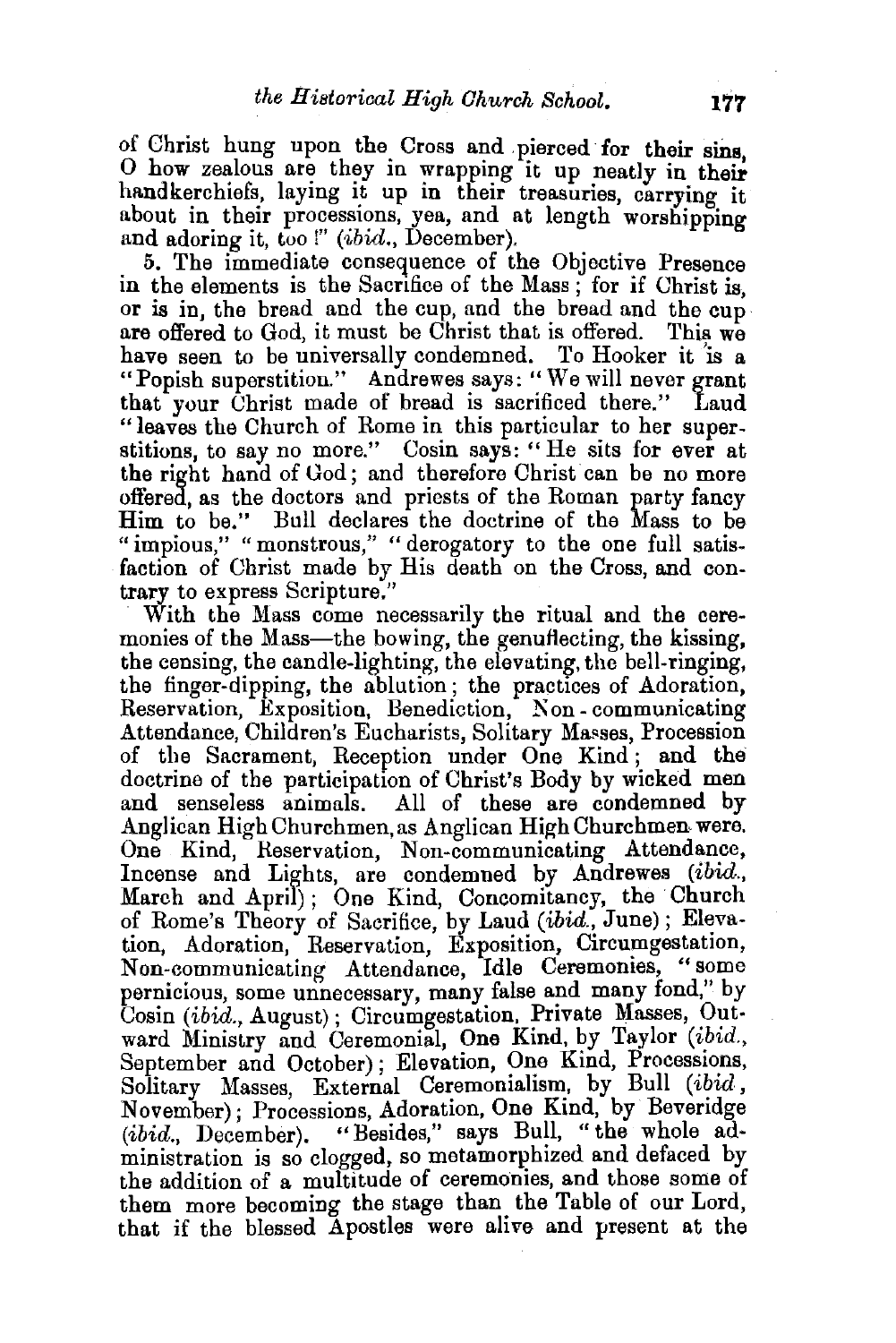celebration of the Mass in the Roman Church, they would be amazed, and wonder what the meaning of it was. Sure I am that they would never own it to be that same ordinance which they left to the Churches" *(ibid., November)*.

6. The Church of England desires the most perfect openness of heart between her pastors and their people, and she recommends and advises a full confession to a person who cannot assure himself of God's forgiveness in two casesbefore Holy Communion ·and before death. She gives no sanction to formal confession except where a man cannot persuade himself that God's grace can extend even to him. But Neo-Anglicans, following in this particular the example and the teaching of Dr. Pusey, hold that confession is a part of the normal discipline of the Church, and of use to all who desire to grow in grace.

Hooker, on the contrary, has taught that the Confessional, as at present practised in the Church of Rome, " hath made discipline for the most part among them a bare formalityyea, rather a means of emboldening unto vicious and wicked life, than either any help to prevent future, or medicine to remedy present, evils in the soul of man." Of auricular or private confession, as now taught, he cries out, " No, no ! These opinions have youth in their countenance; antiquity knew them not; it never thought or dreamed of them"  $(ibid., December, 1899).$ 

Jeremy Taylor says that, owing to the doctrine that "attrition is a sufficient disposition for a man in the Sacrament of Penance to receive absolution and be justified before God by taking away all his sins and the obligation to eternal pain . . . in no sect of men do they with more ease and cheapness reconcile a wicked life with. the hopes of heaven than in the Roman Communion" (ibid., October).

Bull indignantly exclaims that, by help of attrition, "the rare device of the Sacrament of Penance can reconcile men to God without them [love of God and our neighbour], and by this expedient men that have never loved God with all their hearts in all their days on earth may for ever enjoy God in heaven. People may expiate their sins, at this rate of servile attrition, as often as they commit them, and so be saved without ever having loved God above all things in their lives "  $(ibid.,\;November).$ 

As yet, Neo-Anglicans reject the doctrine of attrition; hut the same compulsion which drove the Roman doctors· to invent it cannot fail in its force when confession and absolution are made a normal part of the religious life. The Roman theologians had no desire to maintain that men could be saved without the love of God, but they were obliged to sub